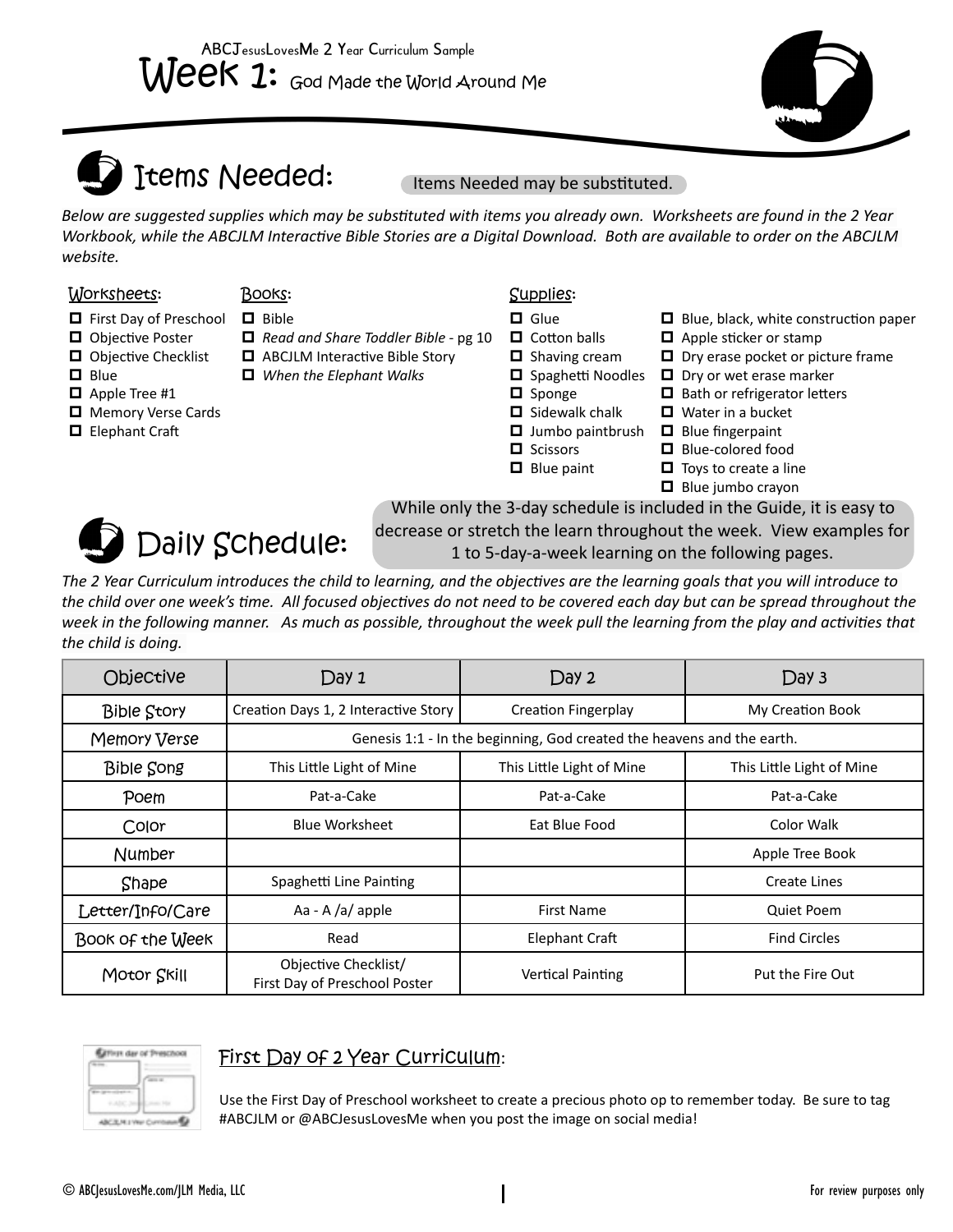# Week 1 Daily Schedule Example ABCJesusLovesMe 2 Year Curriculum Sample



*While only the 3-day schedule is included in the Curriculum Guide, it is easy to decrease or stretch the learning throughout the week. Below are examples for 1 to 5-day-a-week learning. Each can be modified to fit your schedule. Activities not covered may be moved to review weeks. Remember that while repetition bores adults, children learn through repetition.*

| Objective          | Day 1                                                                  |
|--------------------|------------------------------------------------------------------------|
| <b>Bible Story</b> | Creation Days 1, 2 Interactive Story                                   |
| Memory Verse       | Genesis 1:1 - In the beginning, God created the heavens and the earth. |
| <b>Bible Song</b>  | This Little Light of Mine                                              |
| Poem               | Pat-a-Cake                                                             |
| Color              | <b>Blue Worksheet</b>                                                  |
| <b>Number</b>      | Apple Tree Book                                                        |
| Shape              | Spaghetti Line Painting                                                |
| Letter/Info/Care   | Aa - A /a/ apple, First Name, Quiet Poem                               |
| Book of the Week   | Read                                                                   |
| Motor Skill        | Put the Fire Out                                                       |

| Objective          | Day 1                                                                  | Day 2                      |  |
|--------------------|------------------------------------------------------------------------|----------------------------|--|
| <b>Bible Story</b> | Creation Days 1, 2 Interactive Story                                   | <b>Creation Fingerplay</b> |  |
| Memory Verse       | Genesis 1:1 - In the beginning, God created the heavens and the earth. |                            |  |
| <b>Bible Song</b>  | This Little Light of Mine                                              | This Little Light of Mine  |  |
| Poem               | Pat-a-Cake                                                             | Pat-a-Cake                 |  |
| Color              | <b>Blue Worksheet</b>                                                  | Eat Blue Food              |  |
| Number             |                                                                        | Apple Tree Book            |  |
| Shape              | Spaghetti Line Painting                                                |                            |  |
| Letter/Info/Care   | Aa - A /a/ apple, Quiet Poem                                           | <b>First Name</b>          |  |
| Book of the Week   | Read                                                                   | <b>Find Circles</b>        |  |
| Motor Skill        | Objective Checklist/<br>First Day of Preschool Poster                  | <b>Vertical Painting</b>   |  |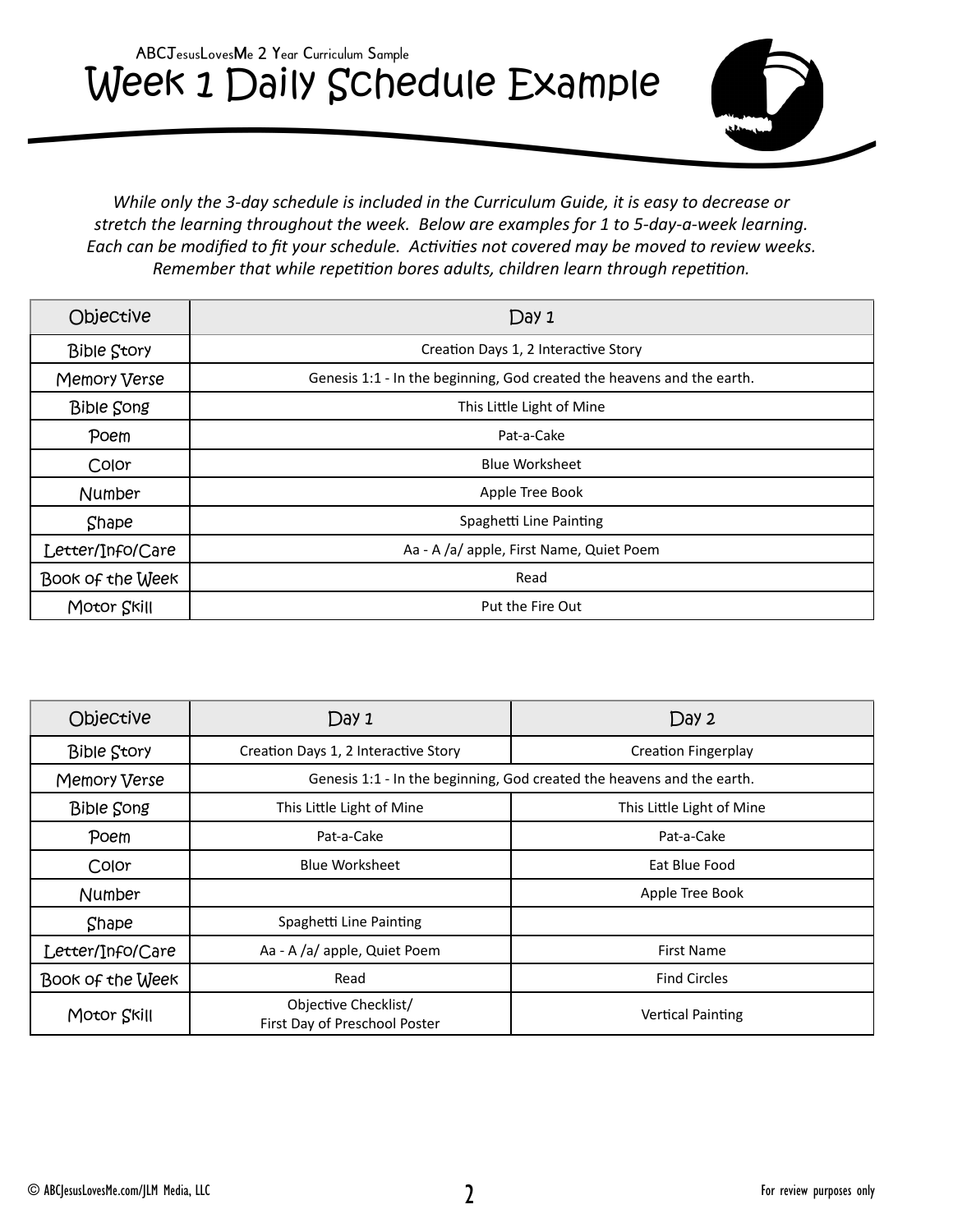# Week 1 Daily Schedule Example ABCJesusLovesMe 2 Year Curriculum Sample



#### *Because ABCJesusLovesMe is a play-based curriculum, learning should come through play, reading, and fun hands-on activities. The 2 Year Curriculum is strictly introductory and retention is not expected.*

*These four samples are* **not** *included in the Curriculum Guide and are only provided as examples.* 

| Objective          | Day 1                                   | Day 2                                                                  | Day 3                      | Day 4                                          |  |
|--------------------|-----------------------------------------|------------------------------------------------------------------------|----------------------------|------------------------------------------------|--|
| <b>Bible Story</b> | Creation Days 1, 2<br>Interactive Story | <b>Creation Fingerplay</b>                                             | My Creation Book           | Creation Days 1, 2<br><b>Interactive Story</b> |  |
| Memory Verse       |                                         | Genesis 1:1 - In the beginning, God created the heavens and the earth. |                            |                                                |  |
| <b>Bible Song</b>  | This Little Light of Mine               | This Little Light of Mine                                              | This Little Light of Mine  | This Little Light of Mine                      |  |
| Poem               | Pat-a-Cake                              | Pat-a-Cake                                                             | Pat-a-Cake                 | Pat-a-Cake                                     |  |
| Color              | <b>Blue Worksheet</b>                   | Color Walk                                                             | Eat Blue Food              | Color Walk                                     |  |
| Number             |                                         |                                                                        | Apple Tree Book            | Review Apple Tree Book                         |  |
| Shape              | Spaghetti Line Painting                 |                                                                        | <b>Create Lines</b>        |                                                |  |
| Letter/Info/Care   | Aa - A $/a$ apple                       | <b>First Name</b>                                                      | Quiet Poem                 | <b>First Name</b>                              |  |
| Book of the Week   | Read                                    | Elephant Craft                                                         | <b>Find Circles</b>        | Read                                           |  |
| Motor Skill        | First Day of Preschool<br>Poster        | <b>Vertical Painting</b>                                               | <b>Objective Checklist</b> | Put the Fire Out                               |  |

| Objective          | Day 1                                                                  | Day 2                      | Day 3                      | Day 4                                   | Day 5                            |
|--------------------|------------------------------------------------------------------------|----------------------------|----------------------------|-----------------------------------------|----------------------------------|
| <b>Bible Story</b> | Creation Days 1, 2<br><b>Interactive Story</b>                         | <b>Creation Fingerplay</b> | My Creation Book           | Creation Days 1, 2<br>Interactive Story | <b>Creation Fingerplay</b>       |
| Memory Verse       | Genesis 1:1 - In the beginning, God created the heavens and the earth. |                            |                            |                                         |                                  |
| <b>Bible Song</b>  |                                                                        | This Little Light of Mine  |                            |                                         |                                  |
| Poem               | Pat-a-Cake                                                             |                            |                            |                                         |                                  |
| Color              | <b>Blue Worksheet</b>                                                  | Color Walk                 | Eat Blue Food              | Color Walk                              |                                  |
| Number             |                                                                        |                            | Apple Tree Book            |                                         | Review Apple Tree<br><b>Book</b> |
| Shape              | Spaghetti Line<br>Painting                                             |                            | Create Lines               |                                         | Create Lines                     |
| Letter/Info/Care   | Aa - A /a/ apple                                                       | First Name                 | Quiet Poem                 | <b>First Name</b>                       | Quiet Poem                       |
| Book of the Week   | Read                                                                   | Elephant Craft             | <b>Find Circles</b>        | Read                                    | <b>Find Circles</b>              |
| Motor Skill        | First Day of<br><b>Preschool Poster</b>                                | <b>Objective Checklist</b> | <b>Objective Checklist</b> | Put the Fire Out                        | <b>Vertical Painting</b>         |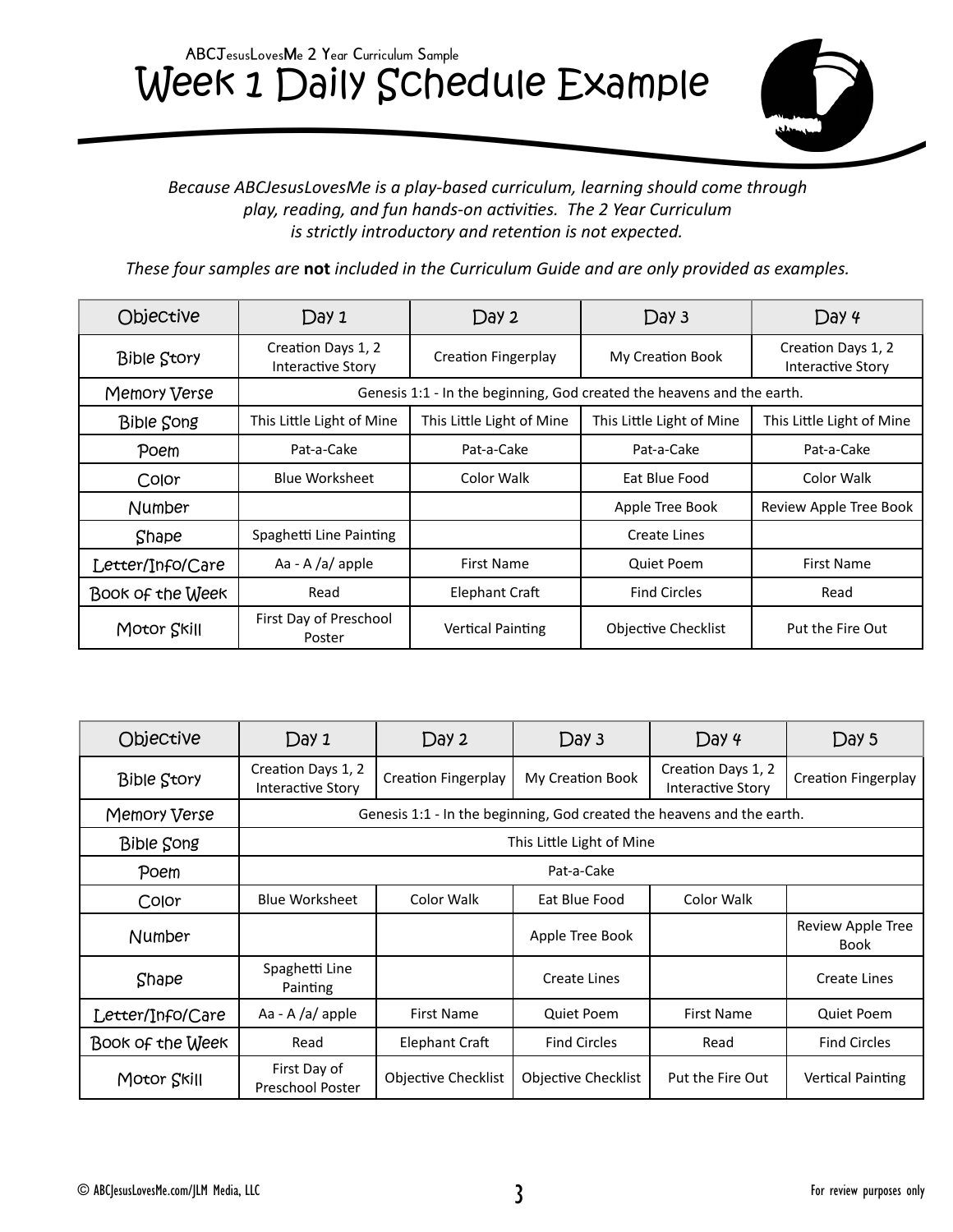

# How to Teach:

Teaching a child a new concept can be daunting. *Where do I begin? What do I say? When do I say it? How do I get a child to sit still?*  Find out the answers to these question here: tinyurl.com/ABCJLM-how-to-teach

| <b>Bitse Crebos</b> | <b>Bible Story</b>   | <b>Biltrie Slowe</b>      |
|---------------------|----------------------|---------------------------|
|                     |                      |                           |
| Character Scripture | Posts                | <b>Rook of the Liber.</b> |
|                     | Taking Card of Mg    | The Motor                 |
| Color<br>Chang      | <b>City Language</b> | Gross Motor               |
| Anderse             |                      |                           |

#### "I am Learning" Objective Poster:

The Objective Poster (available in the 2 Year Workbook) helps you track what the child is to be introduced to (the objectives) and incorporate the objectives into daily activities and play. Transfer the weekly objectives to the poster and hang it in a prominent place to remember the objectives. By placing the poster in a dry erase pocket or a picture frame and using a dry or wet erase marker, the sheet is reusable each week. Preschools may share these with parents each week to continue learning at home.

### Objective Checklist:

Use the 2 Year Objective Checklist to determine what the child knows and to check for learning along the way. It is perfectly normal for a child to know none of these objectives at the beginning. *More ideas: ABCJesusLovesMe.com/ ideas/objective-checklist*



## Suggested Activities:

All activities in the Lesson Plans are suggestions to help introduce the objectives of the week. Pick and choose activities that the child will enjoy and fit into your schedule. As much as possible, include the learning in play time and current activities. Also remember that introduction is the goal for the 2 Year Curriculum and any retention is a fun bonus. *More ideas: tinyurl.com/incorporate-learning*



Fine Motor Skills: Vertical Painting

These activities are crucial for fine and gross motor development which is required for scissors and pencil use later on.



Fine motor skills are those activities that improve one's ability to write and manipulate small objects. Each Lesson Plan includes an activity to improve the child's fine-motor skills. Children develop these skills best when they work on a vertical surface. When holding a writing utensil or brush against a vertical surface, extra muscles in the wrist and hand are strengthened. These same muscles are not used when writing on a horizontal surface. For this reason, place craft, writing, and drawing projects on a vertical surface as much as is feasible. This week, paint blue lines on a piece of paper attached to a vertical surface. Most toddler's hands are not ready to hold small writing utensils. For this reason use jumbo paintbrushes, crayons, and pencils when possible. Also, I encourage you to not use markers or pens as they do not strengthen fine and gross motor skills as much as crayons and pencils. Do not skip these activities as fine motor skills are required for the child to learn to write letters and numbers.

#### Gross Motor Skills: Put the Fire Out

Gross motor skills involve large muscle movement (e.g. running, jumping, hopping etc.). These skills require balance and coordination and are important for pencil control. Each Lesson Plan will include an activity to help improve the child's gross-motor skills. This week, play "Put the Fire Out," a fun outside activity that involves sidewalk chalk, water, and a sponge. Begin by drawing a ladder on cement with sidewalk chalk. Draw a fire at the top of the ladder. Place a bucket and a sponge at the bottom of the ladder. Have the child wet the sponge and jump between the rungs of the ladder to get to the fire. Once at the fire, squeeze the sponge over the fire to put it out! *Idea from YourTherapySource.com*

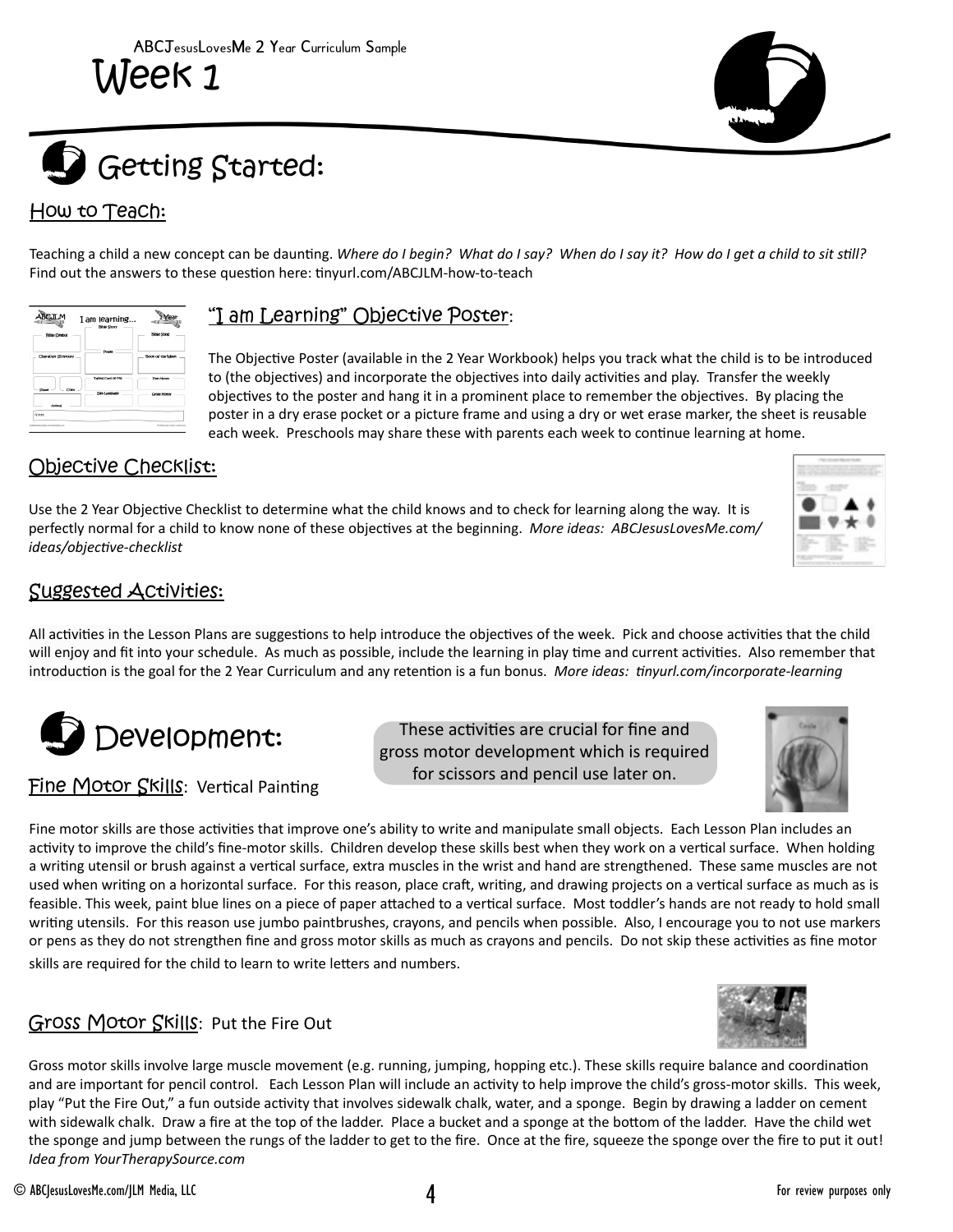

# Bible Objective:

The goal of the 2 Year Curriculum is to introduce the child to stories in the Bible. The Items Needed section includes page numbers to the *Read and Share Toddler Bible* (when available), but any children's Bible may be used. For variety, you may desire to read the same story from several Bibles. *See my favorite Children's Bibles – tinyurl.com/choosing-bible* Be sure to read the Scripture for yourself to make sure you know the facts of the story. Another way to further Bible learning is to tell the story in an interactive way. The ABCJLM Interactive Stories provide you with an age-appropriate script to actively include the child in the story. Offered as a digital download, this supplemental product may be purchased on the ABCJLM website.

#### Bible Story: Genesis 1:1-10 (Day, Night, Water, Sky)

As you read the story, have the child give a thumbs up every time God says, "It is good!"

#### Creation Fingerplay:

On Day 1 (On numbers - put corresponding fingers in the air) God created light (close fists and then quickly open in the air and bring down to side creating arches)

On Day 2 God created the sky (wave arms in the air) and water (make waves with hands)



#### My Creation Book:

For the first nine weeks, the child will learn about Creation. Collect all of the Creation activities and crafts to create a "My Creation Book." At the end of the Creation study (Week 9) a cover worksheet will be provided to bind the pages together.



- Day 1: Use a piece of black construction paper as the background. Cut a piece of white construction paper in half. Glue the half white sheet vertically on the black sheet. Write "Day" on the white piece and "Night" on the black. Add the number "1" to the page.

- Day 2: Using a piece of blue construction paper, add cotton balls in the sky for clouds. Make waves at the bottom with a mixture of shaving cream and blue paint. Add the number "2" to the page.

#### Memory Verse Objective:

Each week includes a simple memory verse. Help the child memorize the key words. *More ideas: tinyurl.com/memoryverse-video*

*Optional Addition: Available in the 2 Year Workbook, the Memory Verse Cards are a wonderful tool to practice the memory verses wherever you are. Separate, hole punch, and bind together for easy access and mobility.*

#### Memory Verse: Genesis 1:1

*Tune: Are You Sleeping*



In the beginning, In the beginning (hammer fists) God created, God created (point up) The heavens and the earth (wave arms, form circle with arms) The heavens and the earth Genesis 1:1, Genesis 1:1 (form book with hands)





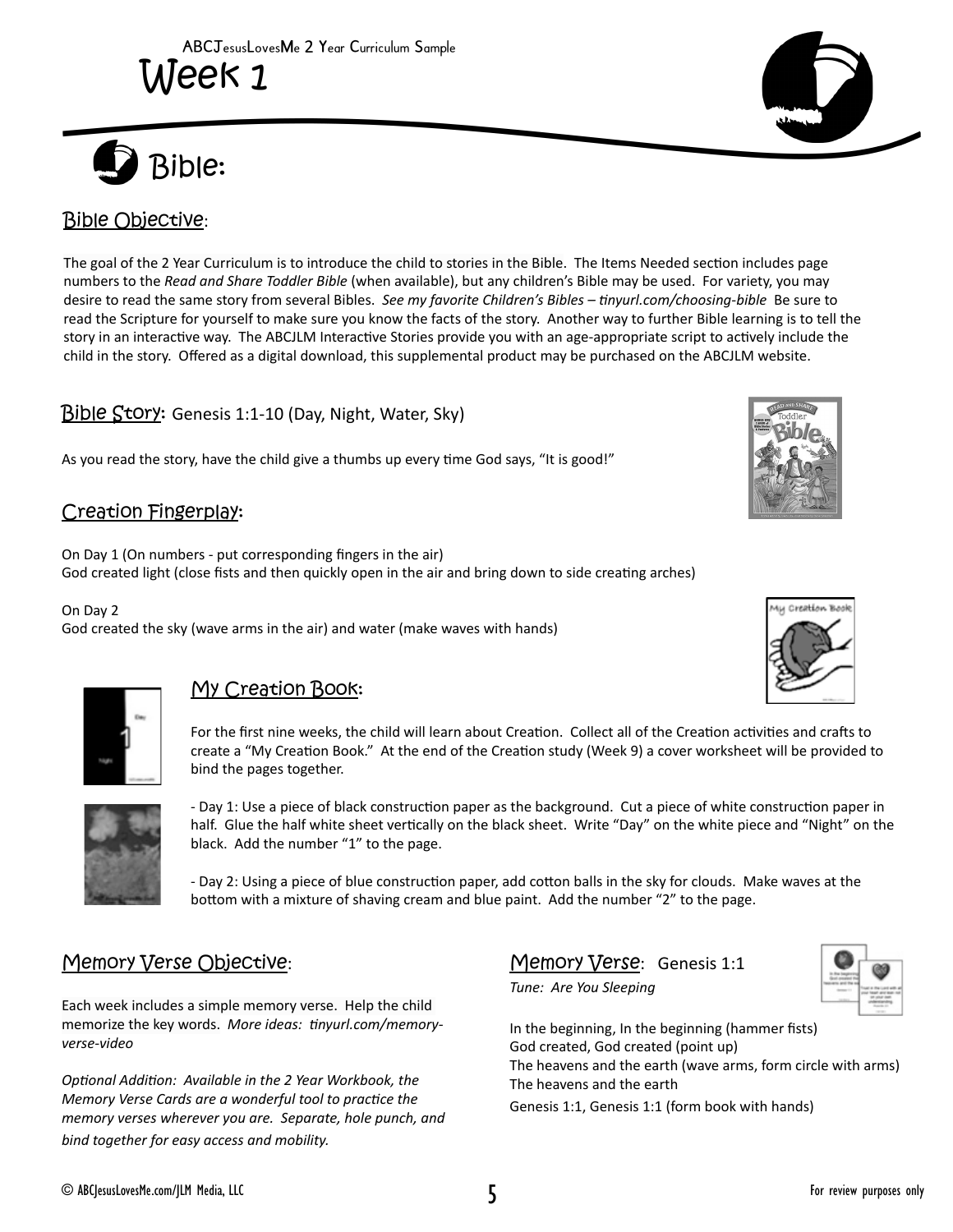

### Bible Song Objective:

The Bible songs chosen are old "Sunday School" favorites. If the song is not familiar to you, any Bible song may be used. Or, most songs can be found on Amazon through MP3 download. It is best to learn the song yourself and then slowly teach the song in small sections.

*Optional Addition: 2 Year Bible Song Cards are available as a digital download. Separate, hole punch, and bind together for easy access and mobility.*

#### Bible Song: This Little Light of Mine *Traditional*

This little light of mine, I'm gonna let it shine (wave index finger in the air) This little light of mine, I'm gonna let it shine Let it shine, let it shine, let it shine.

Optional verse: Hide it under a bushel? No!...

Don't let Satan blow it out… Let it shine 'til Jesus comes…



Let it shine all over our (home, state, car church, etc)…



All activities are suggestions. Pick and choose activities that the child(ren) would enjoy and fit into your schedule. As much as possible, include the learning in play time, craft time, and daily activities.

Info: First Name

Various "information" ideas are focused on throughout the curriculum. For the first four weeks, work on the child clearly pronouncing his first name. Teach the child to look the person in the eyes when he is asked his name.

#### Poem Objective:

Traditional poems and nursery rhymes with actions help children with rhyme, fine motor skills, and rhythm and are important for prereading skills. Assist the child in performing actions to the poems and quote them very slowly at first to help the child correctly learn the words. Quote the poem throughout the day (e.g. while driving, in the bathtub, while washing hands).

*Optional Addition: 2 Year Poem Cards are available as a digital download. Separate, hole punch, and bind together for easy access and mobility.* 

#### Poem: Pat-a-Cake *Traditional*

Pat-a-cake, pat-a-cake, baker's man (clap) Bake me a cake as fast as you can Roll it, pat it, and mark it with a B (roll arms, clap, write letter in the air) Put it in the oven for baby and me (raise arms)

*Change the "B" to the first letter of the child's name and the word "baby" to the child's name.*



#### Book of the Week: *When the Elephant Walks* by Keiko Kasza

Most professionals agree that children should be read to at least 15 minutes a day. Each week the child will be introduced to a quality picture book to supplement other learning and for prereading exposure. Use the Elephant Craft worksheet to cut from blue construction paper: 1 large circle, 1 long "title" strip (accordion fold), 1 medium circle (cut in half), and 2 small circles (or use googly eyes). Glue the half circles on the sides of the large circle to create ears, a strip in the middle for the nose, little circles for eyes.

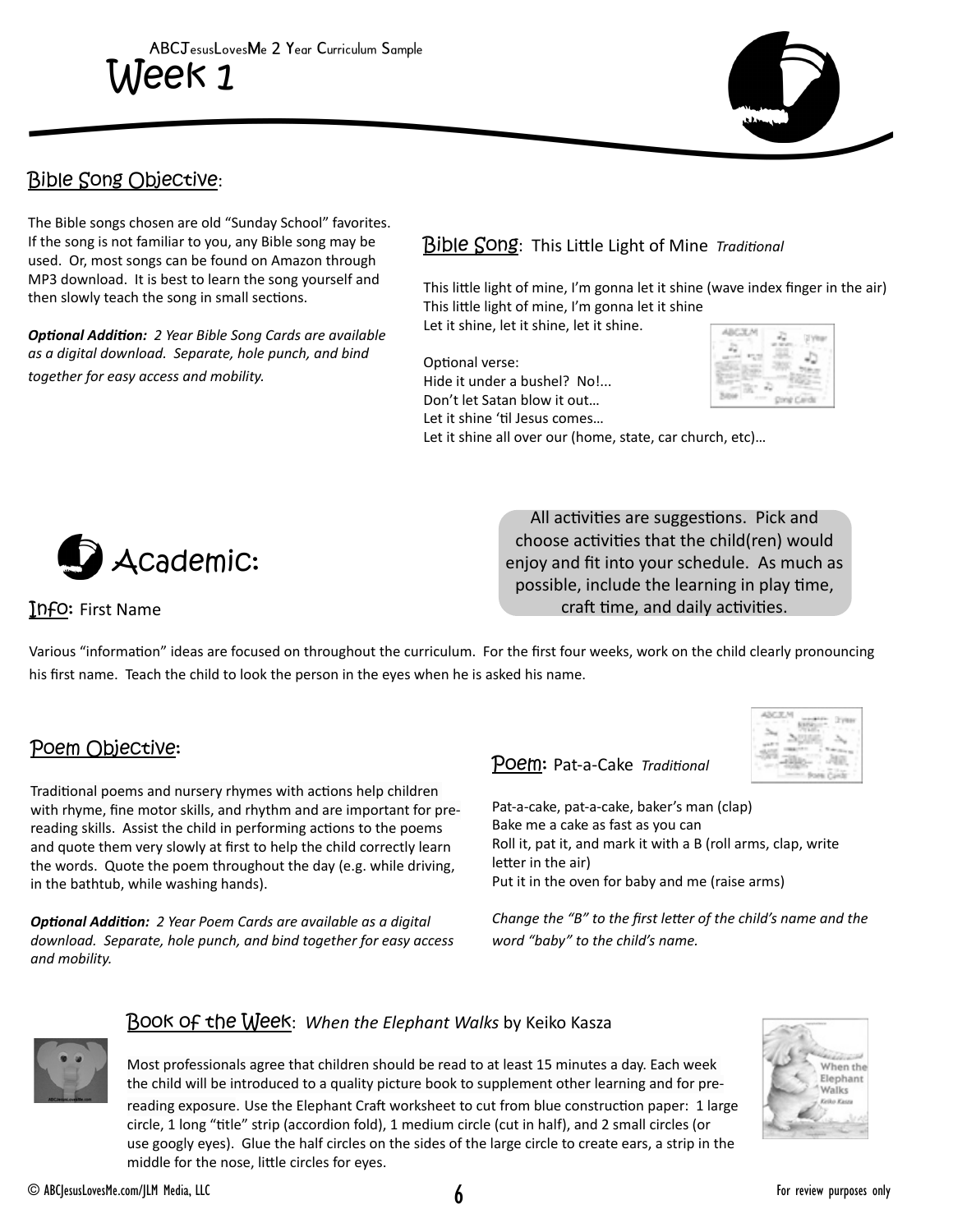

#### Color: Blue

In this curriculum, the child will be introduced to nine colors. Each color is introduced individually and then slowly combined with other colors. Since the goal is to provide the child with time to work with the specific color(s) and improve fine motor skills, keep the objective simple and when possible use only the color(s) of the week during craft and drawing time.

- Fingerpaint blue the Blue worksheet.

- Eat blue food: Blueberries, blue popsicles, Berry Blue Jello

- Color Walk: Walk around the room or neighborhood looking for the color blue. Take a blue flashcard or crayon with you to remind the child of the color.



#### Shape: Line

- Spaghetti Line Painting: On a piece of white paper, glue spaghetti pieces approximately 1" apart. Once dry, place the page on a vertical surface. Holding the child's index finger, help him trace the spaghetti pieces while saying "line." Then, use a jumbo paint brush loaded with lots of blue paint and paint solid lines on the spaghetti starting at the top of the paper and moving down. Halfway through, turn the paper horizontally and paint from left to right. Use vertical spaghetti to teach the number one as well. *Thank you Georgia for this idea.*



- Create Lines: Use blocks, cars, trains, books, dominoes, or other toys to create long, straight lines. Have the child trace over the line when finished. Point out that the number 1 is a line.

#### Letter: Aa

The 2 Year Curriculum does not heavily focus on letters as they have no meaning to most toddlers. Instead of memorization, the objective is for the child to begin recognizing letters around them. This week point out the letter Aa and help the child say the letter, phonetic sound, and a word that begins with the letter (i.e. A /a/ apple). I would encourage you to use either bath or refrigerator letters for each week's introduction and then allow the child to play with the letter. This activity is strictly for introduction and limited amount of time should be spent on this objective.

#### Number: 1

To introduce the child to numbers, several art media, and counting (1:1 ratio), the child will be creating Apple Tree Number Posters. After decorating using the suggested medium, add the appropriate number of apple stickers or stamps. You can also make apples by stamping a fingerprint on the tree and drawing a leaf and stem.



This week use a blue jumbo crayon to color the Apple Tree #1 worksheet. Add one apple to the tree. *Thank you, Teresa, for sharing this idea.*

#### Self-Care/Manners: Sitting Quietly

While toddlers have a very short attention span, all children need to learn self-control and how to sit quietly for short periods of time. Teach the child to sit with "criss-cross" legs and hands in her lap. Discuss how there are times when a child listens while the adult talks. Start with very short time intervals and increase until the child is able to sit by herself through an entire Bible lesson. *More Info: tinyurl.com/sitforlearning*

Use the following poem to begin each listening time: My legs are crossed Together my hands go My mouth is quiet I'm ready to learn and grow!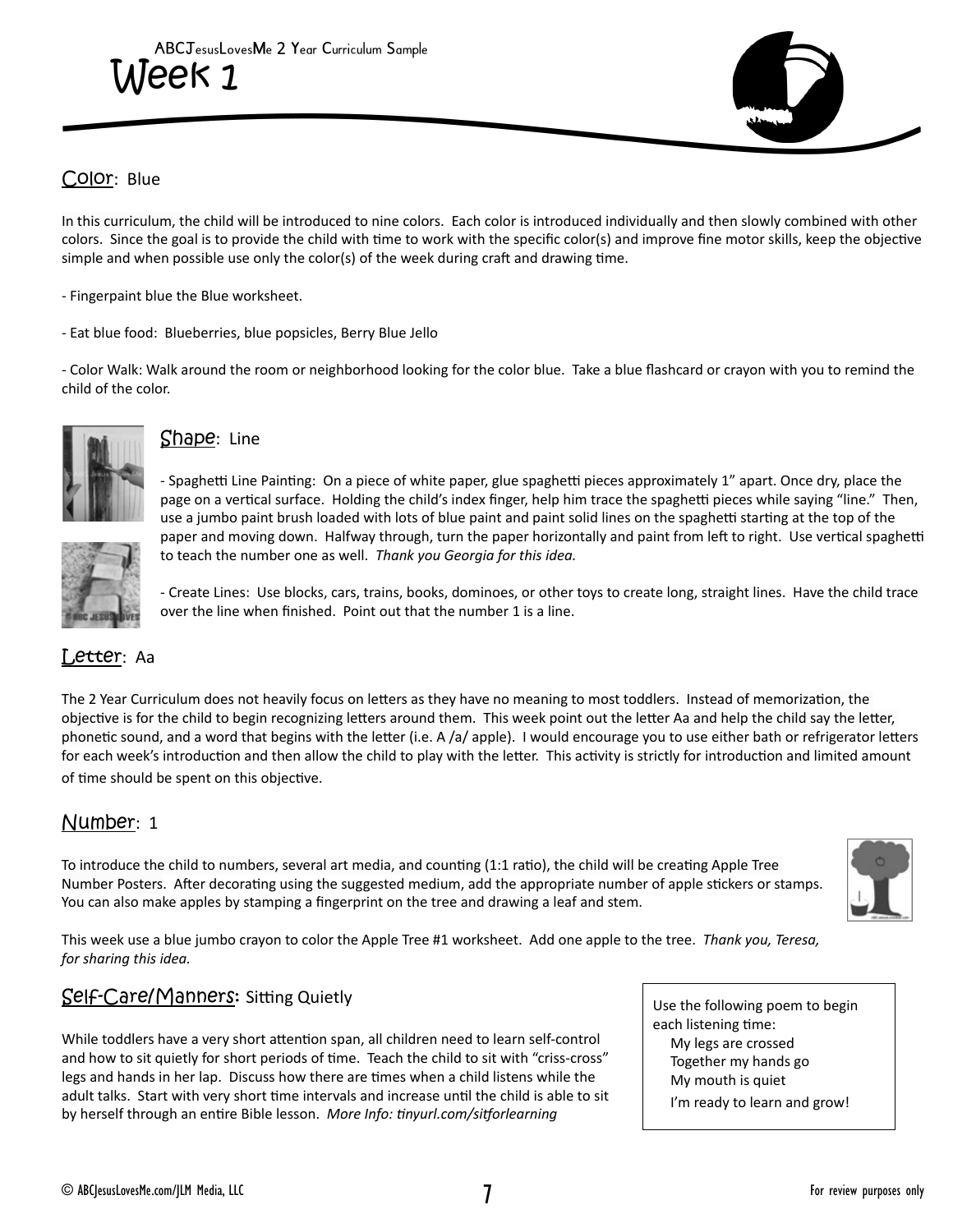



# Items Needed:

Worksheets: Books: **Activities:** 

#### □ Red

- $\Box$  Circle
- D Bible *Read and Share Bible* - pg 10-12
- *ABCJLM Interactive Story*
- *Llama Llama Red Pajama*
- 

- $\Box$  Sorting toy
- $\Box$  Red, black paint
- Red-colored food
- Green marker or paint
- Pajamas
- $\Box$  Red jumbo crayon
- □ 1 or 2 liter bottle
- $\Box$  Red fingerpaint
- White cardstock



# Daily Schedule:

| Objective          | Day 1                                                                  | Day 2                      | Day 3            |  |
|--------------------|------------------------------------------------------------------------|----------------------------|------------------|--|
| <b>Bible Story</b> | Creation Day 3 Interactive Story                                       | <b>Creation Fingerplay</b> | My Creation Book |  |
| Memory Verse       | Genesis 1:1 - In the beginning, God created the heavens and the earth. |                            |                  |  |
| <b>Bible Song</b>  | The B-I-B-L-E                                                          | The B-I-B-L-E              | The B-I-B-L-E    |  |
| Poem               | Pat-a-Cake                                                             | Pat-a-Cake                 | Pat-a-Cake       |  |
| Color              | Red Worksheet                                                          | Eat Red Food               | Color Walk       |  |
| Number             | Count 1 Apple                                                          | Count 1 Apple              | Count 1 Apple    |  |
| Shape              | Circle Song                                                            | Shape Walk                 | Color the Circle |  |
| Letter/Info/Care   | Bb - B /b/ ball                                                        | <b>First Name</b>          | Say "Please"     |  |
| Book of the Week   | Read                                                                   | Pajama Day                 | Read             |  |
| Motor Skill        |                                                                        | Sorting Toy                | Jump             |  |



# Visit ABCJesusLovesMe.com to Order



# Fine Motor Skills: Sorting Toy

To teach the child how to use a sorting toy, hold the block above the correct slot and allow the child to push the block down. Allow the child as much opportunity to do the activity by themselves as possible. As you play with the sorting toy, name the different colors and shapes.

Gross Motor Skills: Jump

# Self-Care/Manners: Say "Please"

Jump forward. Act like a frog or kangaroo.

Help the child remember to say "please" before each request. Saying "please" shows respect and helps create a positive and polite tone of voice.

# Book of the Week: *Llama Llama Red Pajama* by Anna Dewdney

Each week the child will be introduced to a quality picture book. The classic books support other objectives learned in the lesson. If possible add this book to your home or classroom library for repeat reading. You may also borrow or substitute with a similar book.



- Have a Pajama Day and wear your pajamas all day.

- Find circles in the book, especially red circles (e.g., eyes, mama's necklace, bed accents, corner circles). © ABCJesusLovesMe.com/JLM Media, LLC 8 For review purposes only